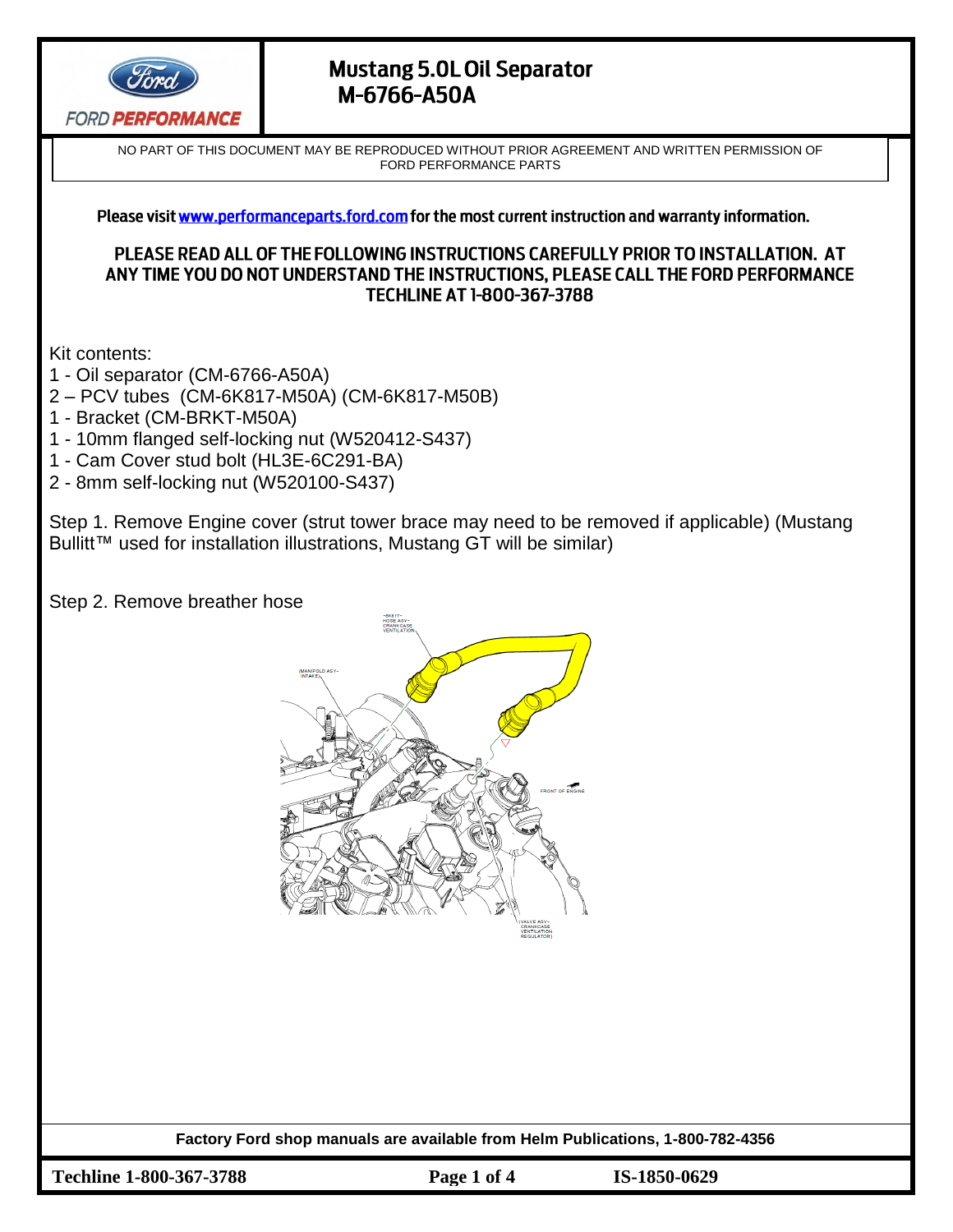

NO PART OF THIS DOCUMENT MAY BE REPRODUCED WITHOUT PRIOR AGREEMENT AND WRITTEN PERMISSION OF FORD PERFORMANCE PARTS

Step 2. Remove Cam Cover bolt and replace with stud bolt included with kit. Torque to 10Nm.



Step 3. Install one 8mm self-locking nut on stud bolt. This will be used as a spacer for the bracket.



**Factory Ford shop manuals are available from Helm Publications, 1-800-782-4356**

**Techline 1-800-367-3788 Page 2 of 4 IS-1850-0629**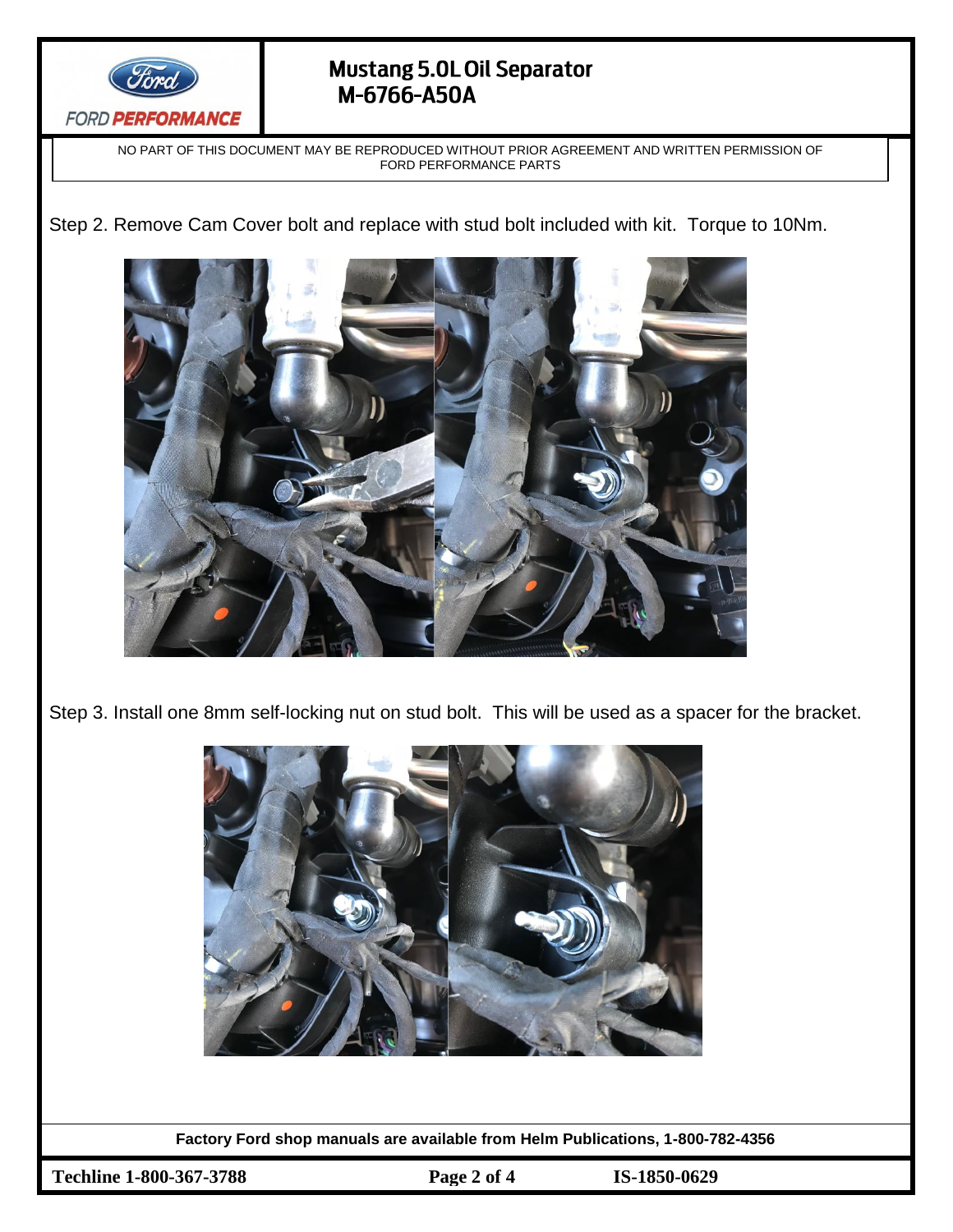

NO PART OF THIS DOCUMENT MAY BE REPRODUCED WITHOUT PRIOR AGREEMENT AND WRITTEN PERMISSION OF FORD PERFORMANCE PARTS

Step 4. Remove wire harness retained on front cover stud bolt and install bracket provided in kit. Install second 8mm nut on cam cover stud bolt, torque to 7Nm. Install 10mm nut on front cover stud bolt, torque to 10Nm.



Step 5. Reinstall electrical harness to front cover stud bolt and install Oil Separator on bracket, firmly seating it.



**Factory Ford shop manuals are available from Helm Publications, 1-800-782-4356**

**Techline 1-800-367-3788 Page 3 of 4 IS-1850-0629**